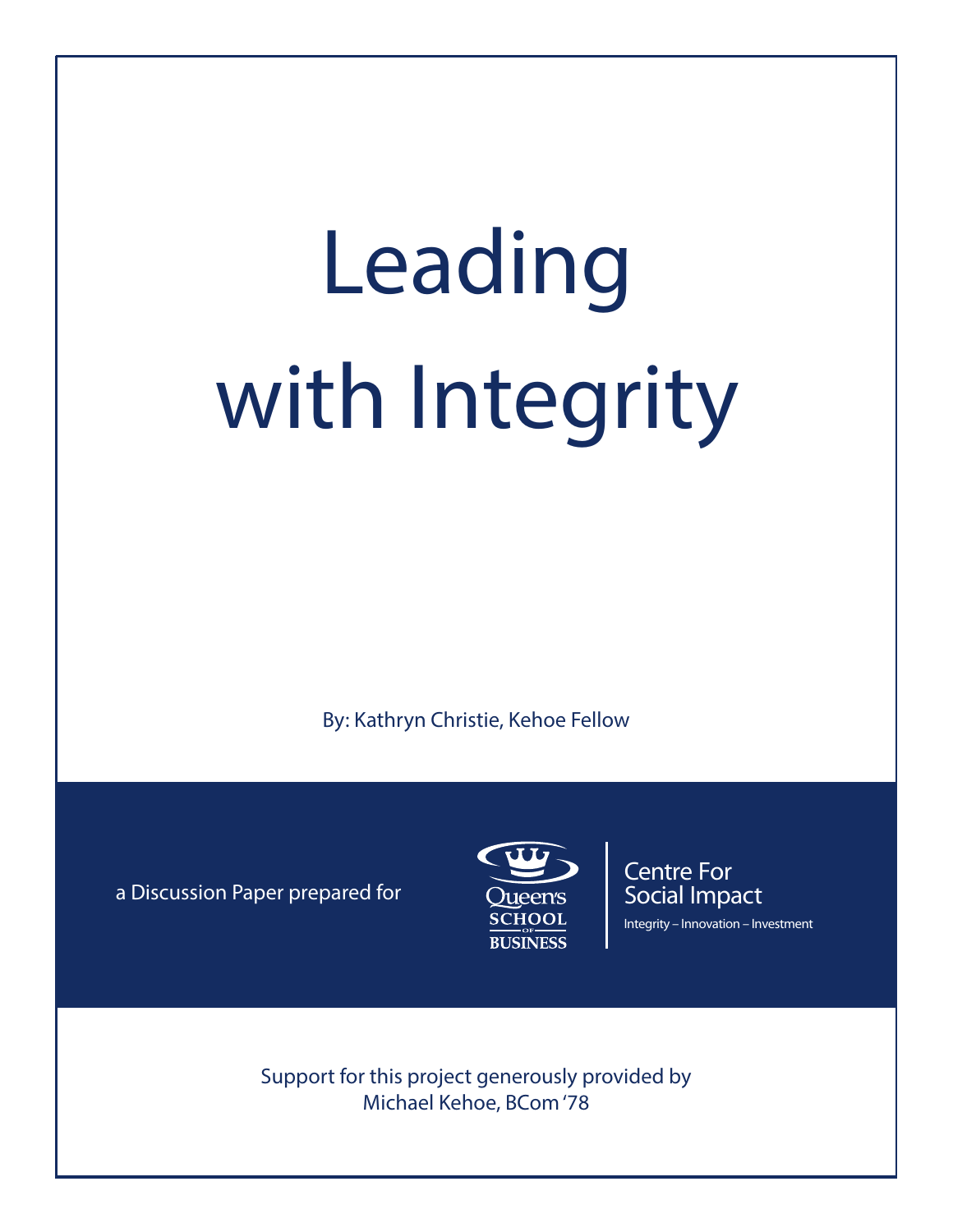# Leading with Integrity

*"The supreme quality for leadership is unquestionable integrity. Without it, no real success is possible." – Dwight Eisenhower*

# **Executive Summary**

Integrity is paramount in leadership. With the many senior leadership executives who have been in the media for scandal and illegal activity, a consistent theme in their downfall has been their lack of integrity and their inability to lead according to a moral set of values. The definition of integrity has been hotly contested for years in theory and practice. As researchers and practitioners work to bridge the gap between Merriam-Webster and what occurs in practice, the definition of integrity has begun to take shape. The current conceptualization of integrity, at its core, is the combination of both consistency in words and actions as well as the adherence to morality and one's values in these actions.

A leader's actions are indeed central to integrity, but followers and stakeholders are those who assess this integrity on a daily basis. Although each individual judges a leader's integrity differently, there is consensus regarding some of the criteria through which they screen their superiors. Laws, codes of conduct and ethical standards, as well as informal norms and values expected by stakeholders, are three major ways in which followers assess the integrity of their leader.

As a leader, one can significantly impact the assessment of their integrity in various ways. By knowing your values and what is expected of you, by showing your values, and by leading through your values, as a leader you can espouse and enact integrity that will lead to greater organizational effectiveness and build lasting trust.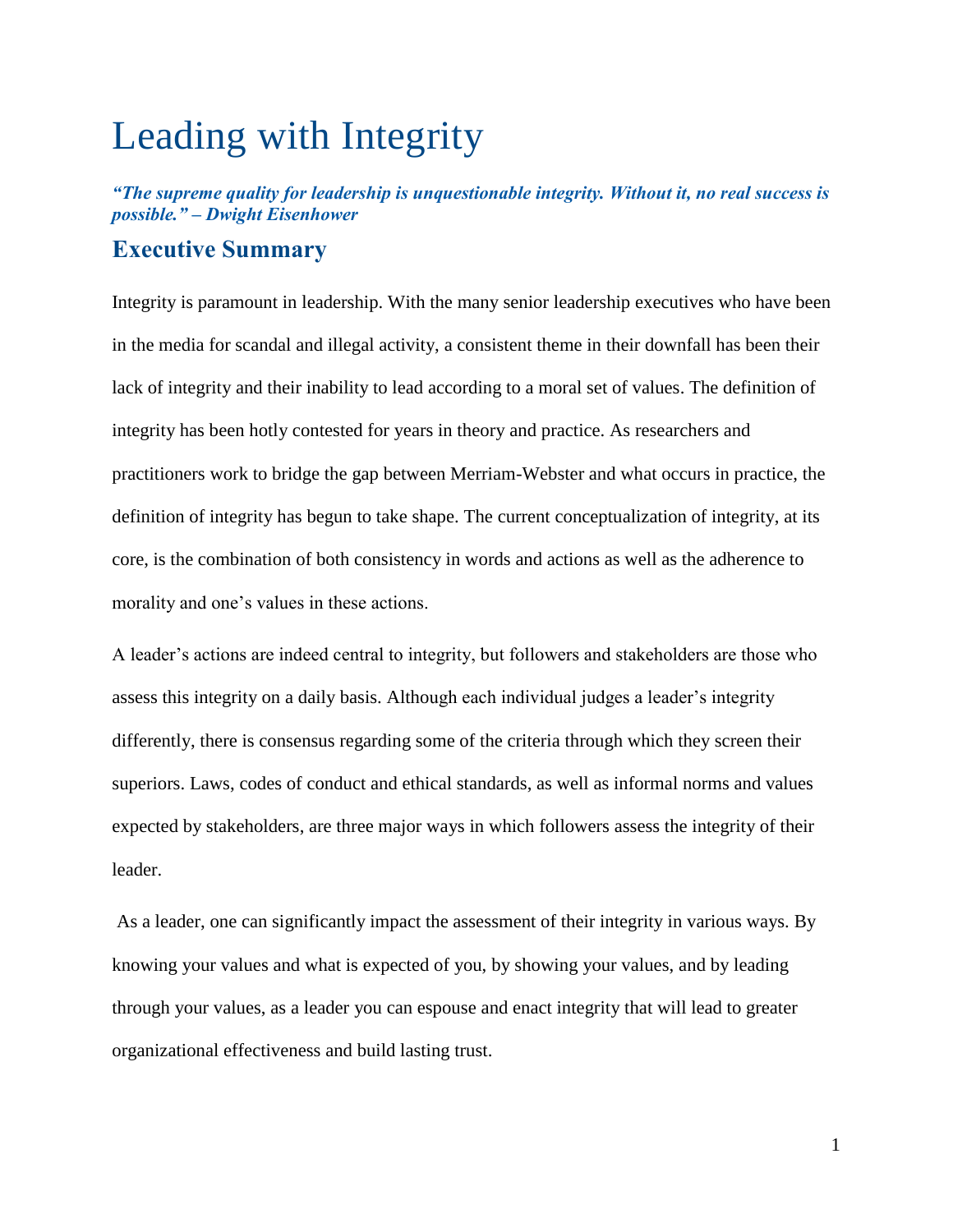Nobody is perfect and this lasting trust will inevitably be shaken a time or two over your tenure as a leader. Acting without integrity can severely damage trust, but there are ways in which in can be prepared. By keeping your word, telling the truth being transparent in your actions and giving without strings attached, you can always rebuild trust and regain your integrity as a leader.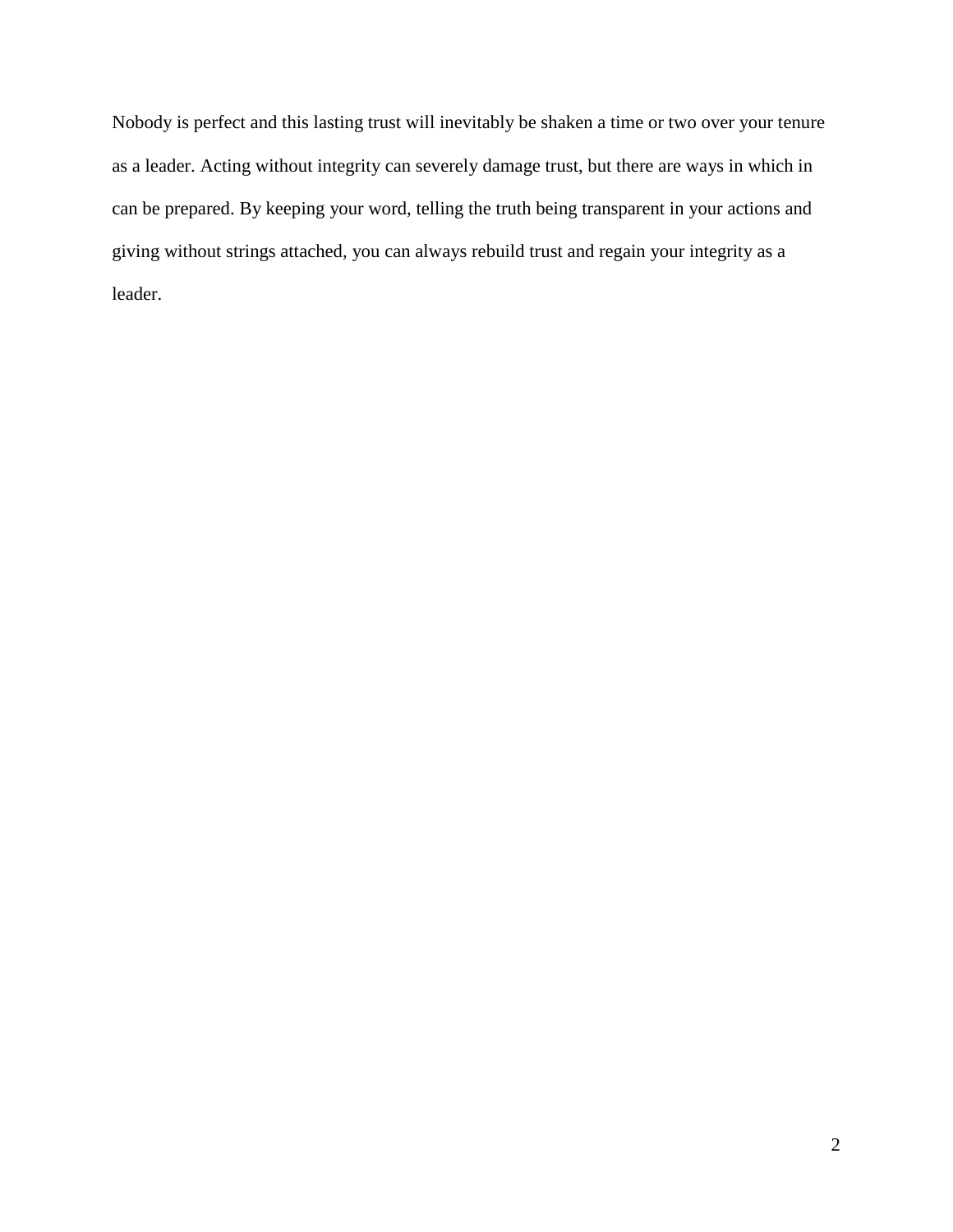#### **Integrity is Not a Value**

*Integrity makes values meaningful*

#### **Towards a Definition for Integrity**

#### *"Integrity is like the weather: Everyone talks about it, but no one knows what to do about it." – Stephen Carter, Integrity*

After creativity, integrity has been ranked the second most essential leadership quality for the next five years by CEOs, stressing the importance of integrity in decision-making and leadership. Indeed, integrity is often cited as a key leadership expectation and employees consistently demand integrity from their immediate supervisors. Moreover, integrity itself can predict job performance, counter-productive work behaviours, and leadership across job types (Palanski & Yammarino, 2007). Despite its importance and relevance to business today, researchers and practitioners alike struggle to reach consensus about the true definition and scope of integrity in practice.

Merriam-Webster defines integrity as: "a firm adherence to a code of especially moral or artistic values". Currently, there is a debate over if integrity is simply acting consistently with what you say, or if it should contain a moral and ethical element as outlined in the dictionary. Although, in its most basic sense, integrity does not contain a moral and ethical element, leading with integrity must be defined not only as consistency, but also as acting in a morally consistent matter that is congruent with your values and statements. If integrity is seen simply as consistency, the most horrid of leaders could still be defined as possessing integrity if they act consistently with their espoused values, regardless of how detrimental the values may be. Thus, leadership integrity will be elaborated as the act of being morally trustworthy, honest, true to oneself, and/or acting in accordance with what one says. Indeed, it is essential that leadership integrity definitions judge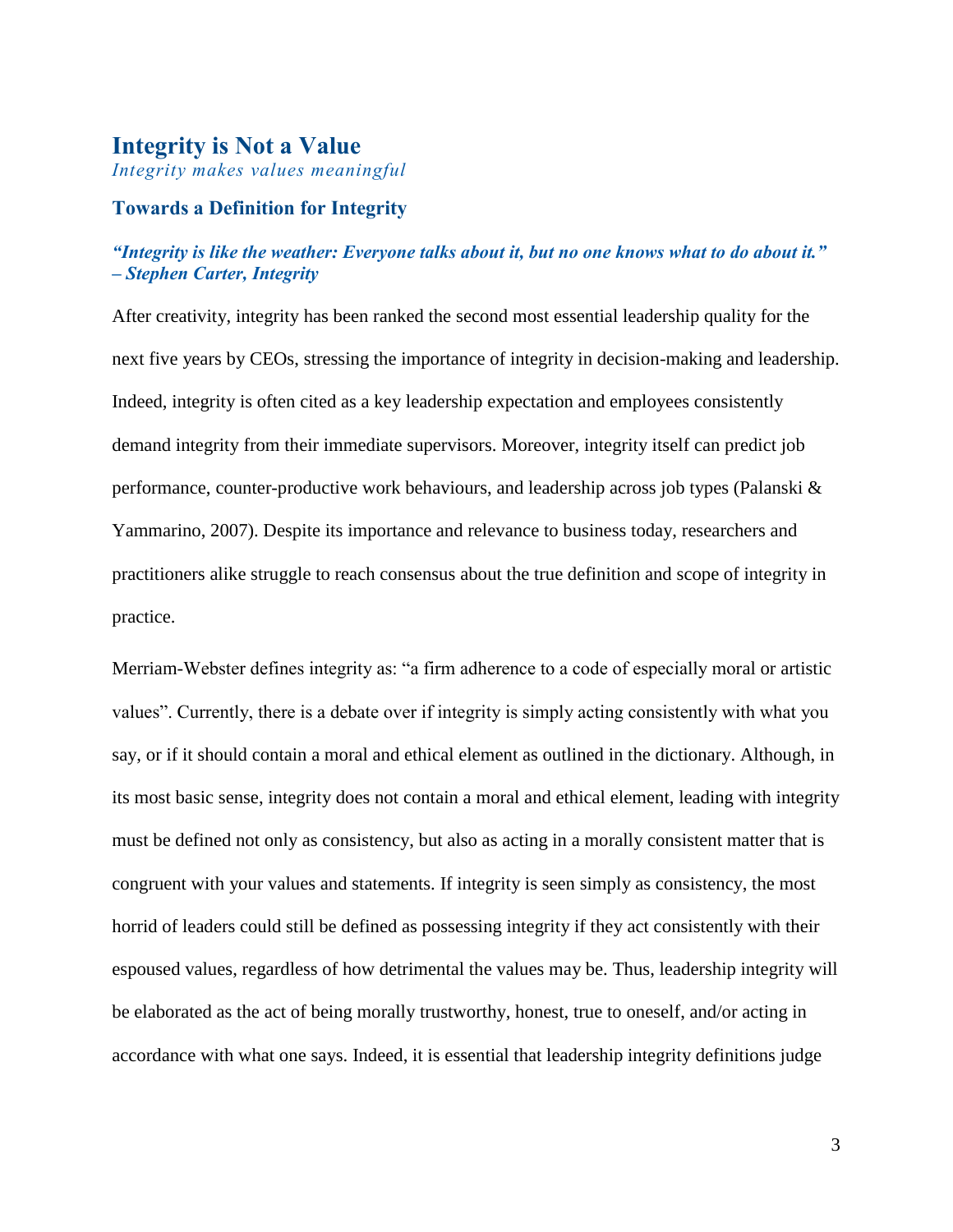people based on the morality of the values they hold as well as whether they behave consistently with these values (Moorman et al., 2012).





Given this understanding of integrity as consistency and morality, it can then be stated that integrity is, in fact, not a value. Integrity is much more than a value. Values, defined by Merriam-Webster as "a person's principles or standards of behavior and one's judgments of what is important in life", are essential components of successful leadership. Indeed, managerial values have been shown to strongly influence organizational behaviour (Choi & Wang, 2007). With this knowledge, we can then look at integrity as the piece of the puzzle that gives meaning to one's values. It is one thing to have a strong set of core values as a leader, but it is another thing to have strong moral values, share them, and act consistently according to them on a daily basis. The latter, then, is the true embodiment of integrity.

#### **THE ELEMENTS OF INTEGRITY**

Integrity, an essential quality of successful leadership, has taken on many forms over the years. Here are the five main elements of leadership integrity and what they mean to you as a leader.

- 1) Integrity as **wholeness**. Integrity consists of a manager's personal values, daily actions, and basic organizational aims.
- 2) Integrity as **consistency between words and actions**. A demonstrated consistency with regards to social behaviour.
- 3) Integrity as **consistency in the face of adversity**. This also includes consistency in the face of temptation and challenge.
- 4) Integrity as **being true to oneself**. Conceptualized as acting according to one's own conscience.
- 5) Integrity as **morality/ethics**. Acting in accordance with socially acceptable behaviour, such as honesty, trustworthiness, justice and compassion.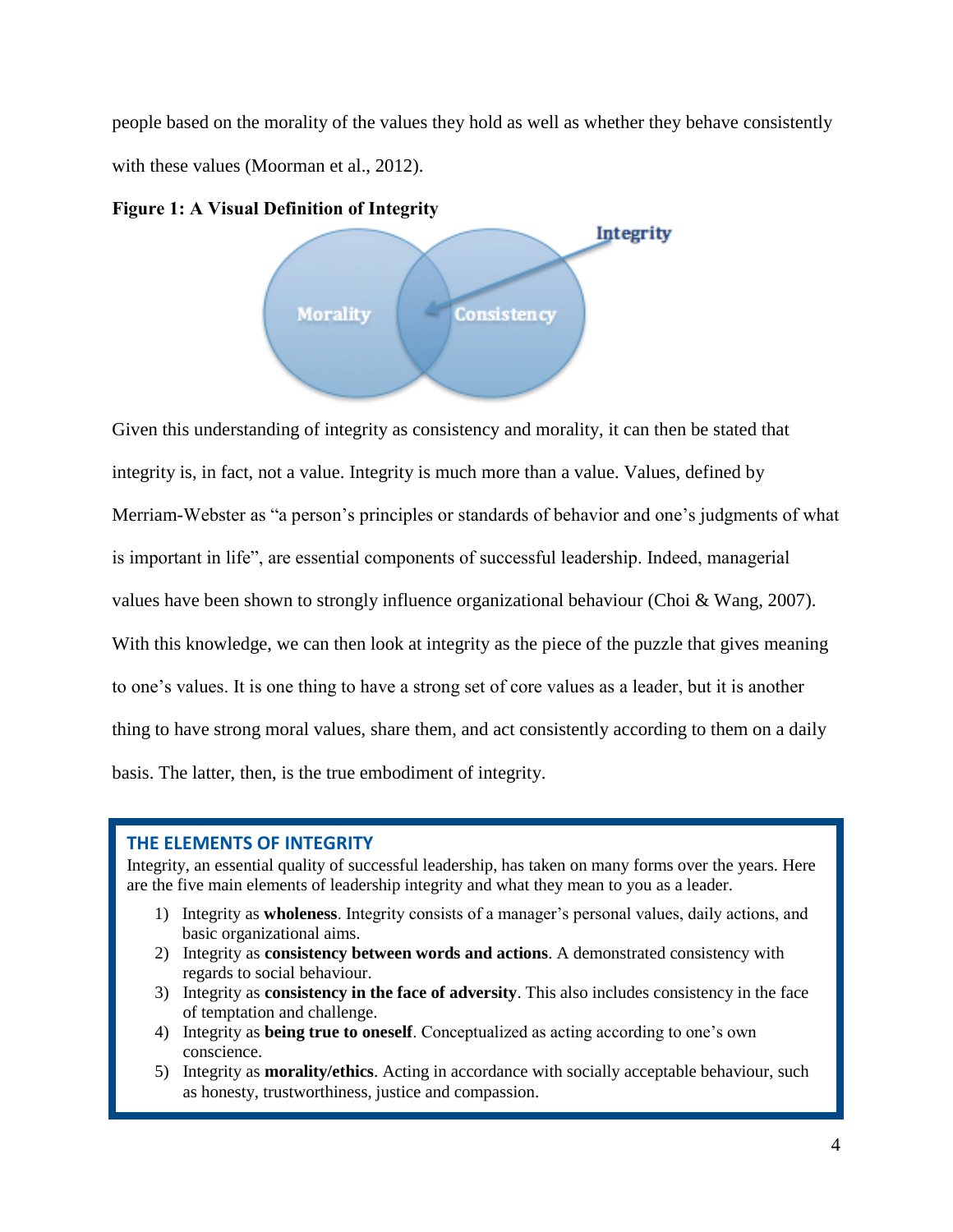#### **Integrity in the Eye of the Beholder**

#### *Integrity is not just the absence of lying, but telling the whole truth, as painful as it may be. If you don't exercise complete integrity in your interactions, no one will trust you." – Bill George, Authentic Leadership*

An individual's perception that their leader has integrity signals that it is reasonable and appropriate to base decisions on and to follow what their leader currently promises and supports. This, in turn, will allow the follower to feel confident in and believe in what their leader says and what they will do, which is the very foundation of successful leadership (Moorman et al., 2012). As no two people see the world in the same way, the perception that a follower has regarding the integrity of their leader and the subsequent impact on their desire to follow becomes very complicated. Indeed, depending on the characteristics of a given follower, they will tap into varied categories of information and beliefs before attributing integrity to their leader (Moorman et al., 2012). Although this is the case, there is an essential element of integrity from a follower's perspective, which is that it is connected with a concept of what is "good". This concept of "good" is judged through the consistency with which this moral "goodness" is professed and enacted (Dunn, 2009). Thus, the perception of integrity is connected to the idea that a leader is "good" and moral, but a follower's attributions of integrity also require a very high standard of consistency that would eradicate any concerns that followers may have about the leader's moral virtue (Moorman et al., 2012). This final element brings together both the morality and consistency elements of our definition of integrity into a follower's understanding of a leader's integrity and inherent "goodness".

How, then, do followers actually judge this inherent "goodness" that a leader must possess in order to have integrity? There are three distinct lenses through which followers judge leader integrity and create perceptions of their leader (Six et al., 2007). First, a leader must act in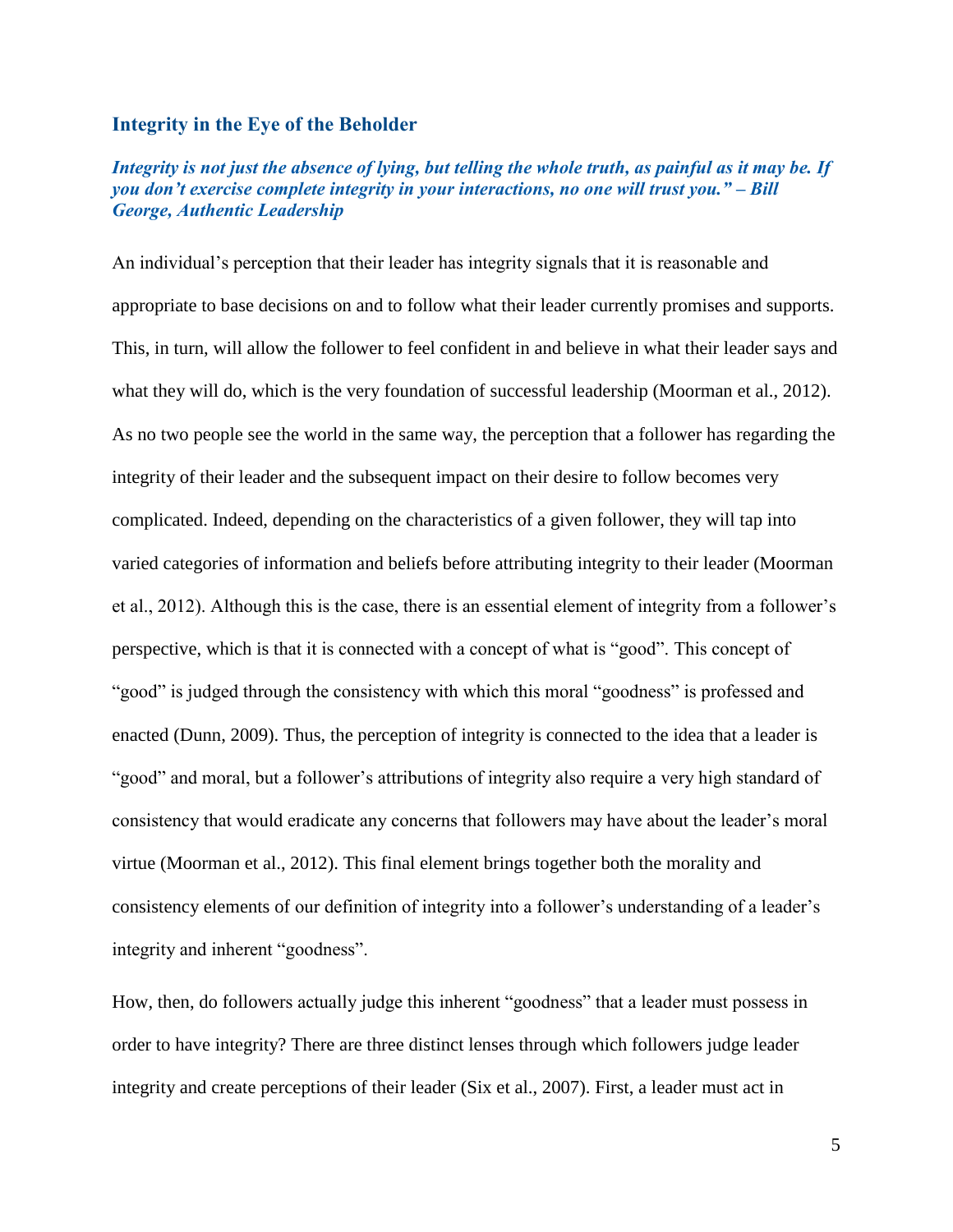accordance to societal laws, the basic rules and regulations of society. If one's leader adheres to these laws, they will then be judged against the codes of conduct and ethical codes of their particular industry and profession. These codes of conduct and ethical standards drive business actions and decisions within a given industry, such as the ethical standards embedded in the law profession. These codes are often created and reinforced by professional associations and societies. If one's leader succeeds in acting in accordance with these standards, they will most importantly be judged against the informal norms and values expected by stakeholders. This third layer is simultaneously the most important as well as the most difficult to model, which is what we will try to clear up in the following section.



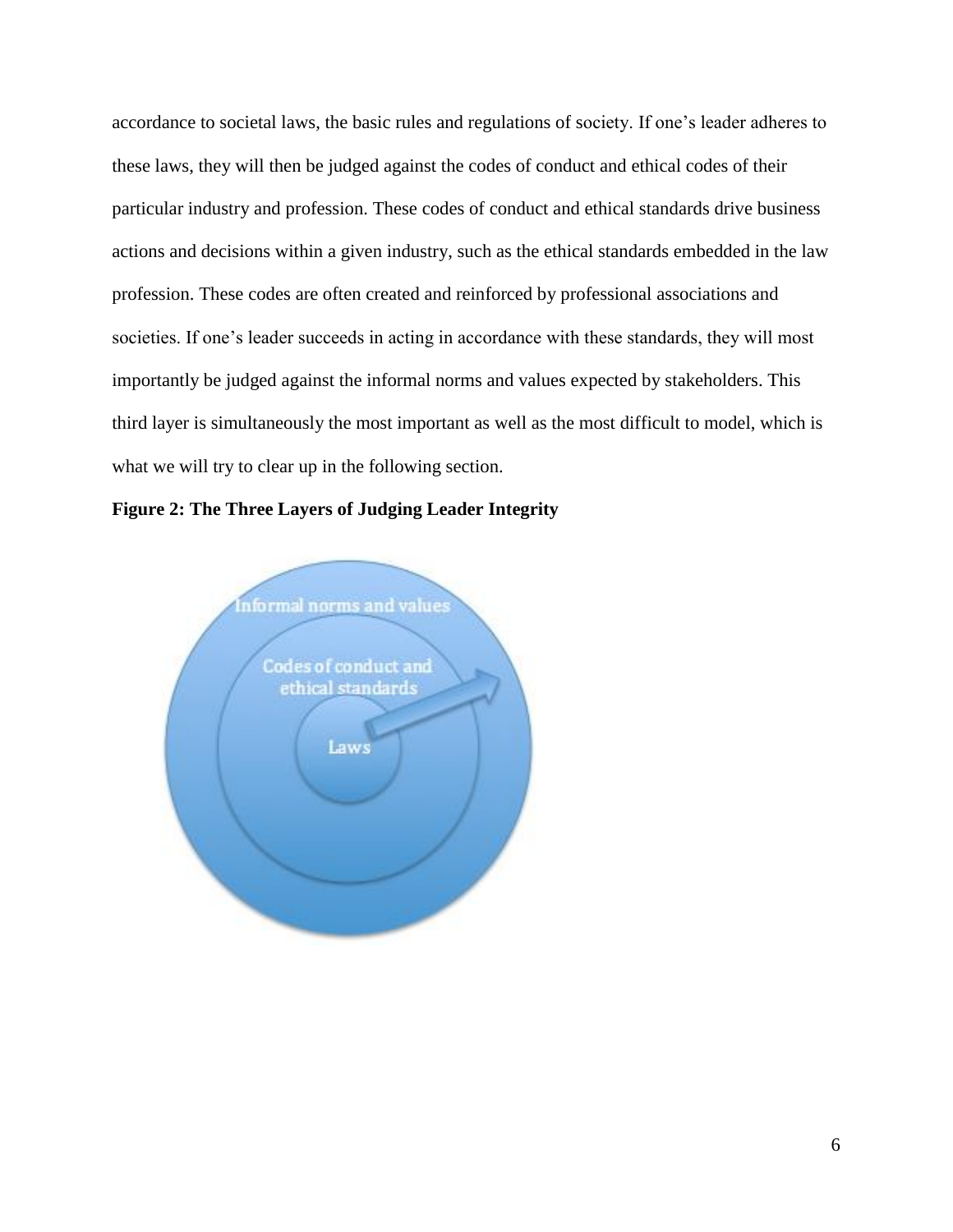# **Integrity in Action**

*"Recognizing that we are capable of speaking and acting on our values, as well as the fact that we have not always done so, is both empowering and enlightening… it opens a path to selfknowledge, as well as situational analysis, that we may otherwise short-circuit" – Mary Gentile, Giving Voice to Values*

No leader is perfect, and thus the challenge of leading with integrity lies in *developing integrity*, *acting with integrity*, and *repairing trust* if you happen to misstep.

#### **Developing Integrity**

#### **1) Know your values**

The first and most vital element to developing integrity is to know exactly what you stand for and what you truly value. It is easy enough to rhyme off your organization's values as those that you espouse, but often times these are not your true, personal standards of what you believe to be "right" and "good". Your values must define your character; your values must define you. There are many different ways to explore your values and many different worksheets and algorithms, but the most important method is through self-awareness and reflection. In the fast-paced world that leaders are bound by, we often forget to take the time to reflect on who we are and what we stand for. This is your challenge: take a moment to ask yourself these questions and think critically about your responses.

- If you could use one word to describe yourself, what would it be and why?
- Think about what this word means to you. If you could break this word down into 3 different categories, what would they be?
- If you were to interview yourself, what would be a "deal-breaker"? As in, what would be a characteristic that, if you showed it in the interview, would lead you to be unsuccessful? Conversely, what would be a non-negotiable element of your character that must be present?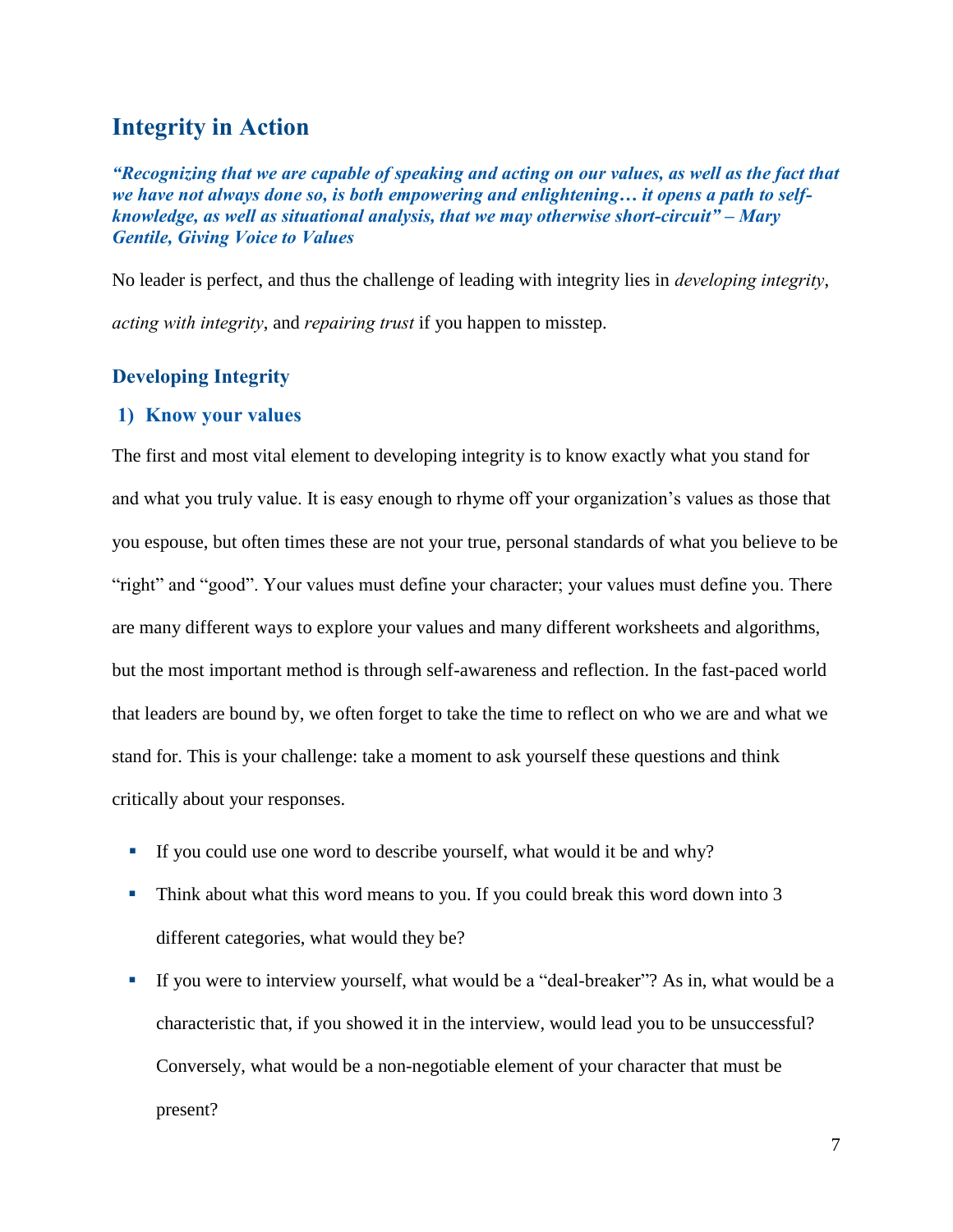Using your responses to the questions above, try to develop an answer to the following question. If you were an organization, what would your vision, mission and values be?

These questions will hopefully lead you in a meaningful reflection about the deep-seeded values that are core to your character. This exploration can also be seen as developing a "self-story", which will help you to articulate your stance and find the foundation for what you stand for as a leader (Gentile, 2010).

#### **2) Know the standards**

In addition to knowing your values, you must have a keen understanding of what your followers, teammates and organization as a whole value. Do whatever you can to discover the standards of integrity that are espoused by those around you. Think of it as a 360-degree investigation of what is expected of you and your values. Most importantly, if you are to lead with integrity in the eyes of your followers, you must know what they currently perceive and what they expect. No leader is an island, and you are only as "good" as your followers believe you to be. Collecting information about the standards for your actions and values may prove to be more difficult than it seems. Particularly given that you are a leader, the power differential between you and your followers may lead them to provide you with socially desirable answers as opposed to the true standards that they are holding you to. You may have to get creative in this pursuit by developing general questions about values and integrity, such as asking your employees how they would act in workplace value conflicts or if they were to encounter pressures to act in ways you know are unethical. Their responses to questions such as these will help to draw a picture of what they expect of themselves and, in turn, you as their leader.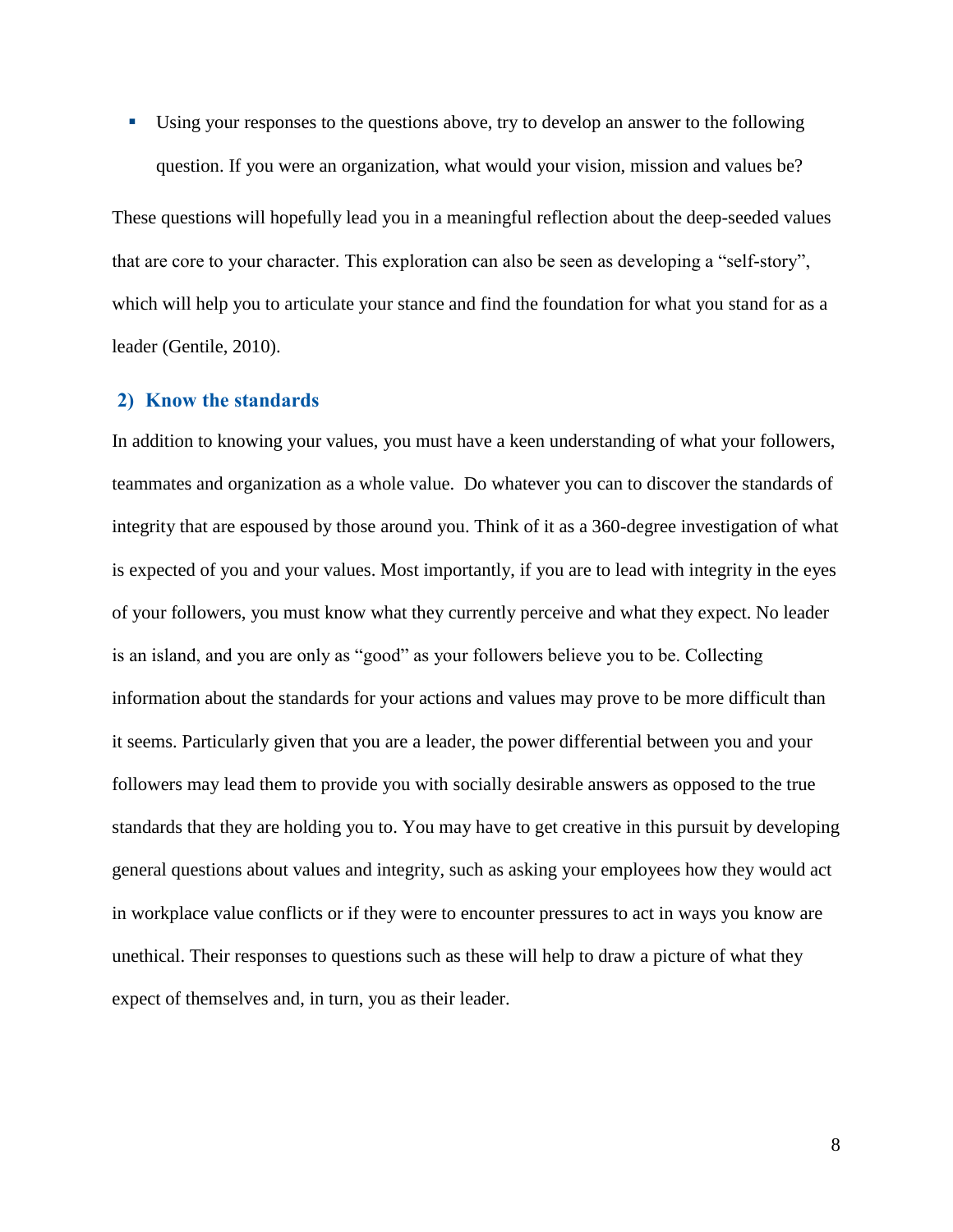#### **Practice Makes Perfect**

In leadership, you make decisions in mere seconds and are expected to act consistently and with integrity every time, which can prove to be very difficult. Just as professional basketball players practice their free throws to develop the muscle memory to make the shot in the big game, you too can develop your **moral muscle memory** (Gentile, 2010) for acting with integrity.

Ask yourself these questions:

- What if you knew what you believed was "right"?
- How would you get it done?
- What would you say, to whom, in what sequence?
- What information and analysis would you need to build a case? What allies could you find or develop to rely on?

Just as basketball players don't practice missing free throws, focus on what you **can** do in situations of workplace value conflicts, not what you **shouldn't do.**

#### **Acting with Integrity**

#### **1) Show your values**

Once you have discovered what you stand for, the next step is to shout it from the rooftops. If someone were to ask any one of your employees or teammates what you value most, it should roll off of their tongue without hesitation. This step is monumental and is often forgotten in organizations and in leadership. With expectations, one cannot discipline another for not living up to an expectation of them if it has not been previously communicated. The same goes for integrity. You can never be perceived as leader who has integrity if those around you do not have an understanding of your values that you are expected to act upon. Be sure not to put the cart before the horse.

Share and show your values at every turn and you can (and will) successfully achieve the following. First, goal-setting literature says that when you share a goal publicly you become accountable to achieving it, which is precisely what will happen when you share your values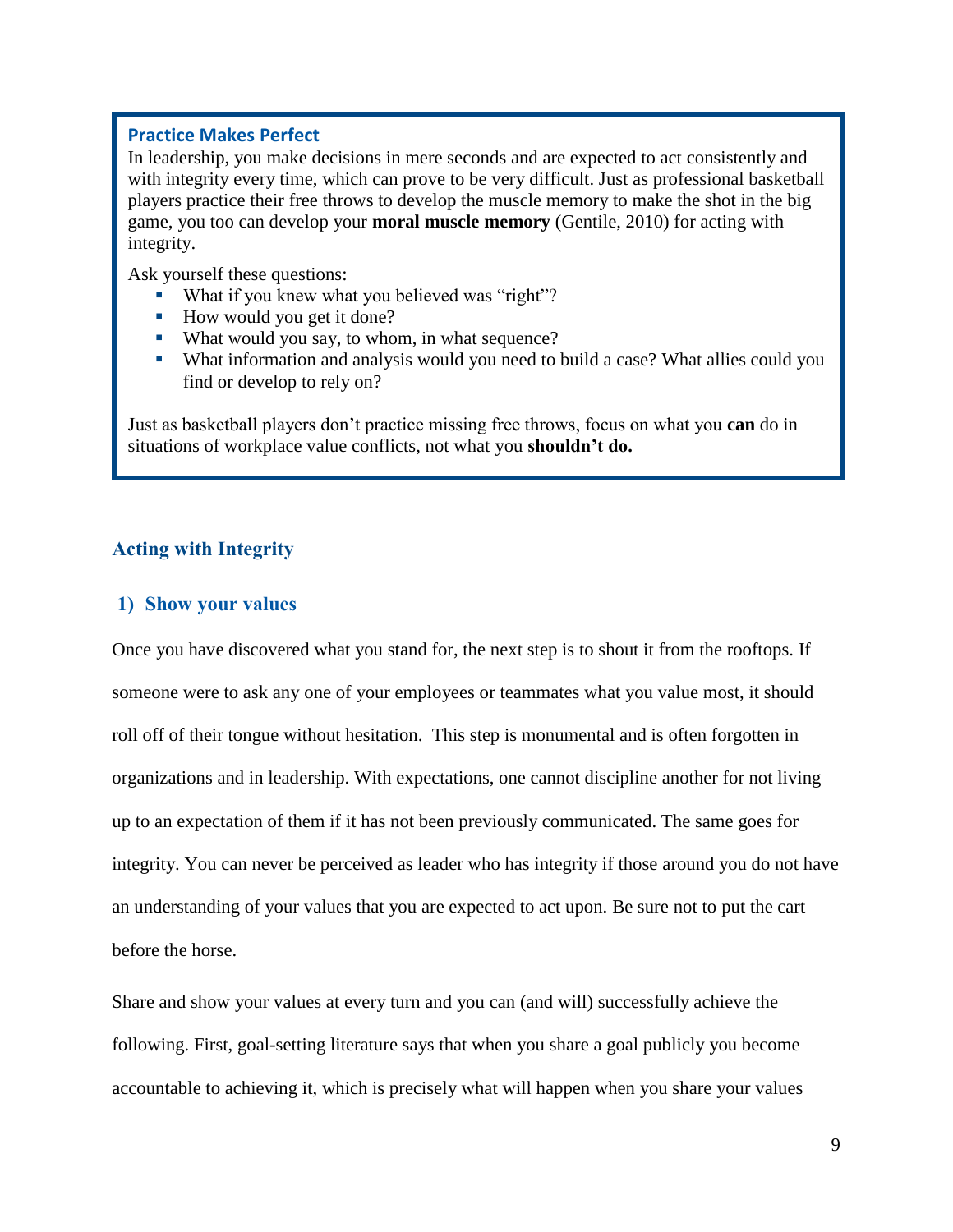publicly. In sharing your values with your followers, you become publicly accountable to acting in accordance with them in your leadership. Second, since your followers will be judging your integrity on the informal norms and values expected of you, sharing your values will lead them to include those values in their judgments. If your espoused values are included in their judgments of your integrity, you are more likely to receive more favourable integrity assessments. Lastly, as most followers tend to emulate their leaders, you will help to instill powerful values in your team members, which will cause a trickle-down effect of integritydriven leadership.

#### **2) Lead with your values**

#### *"Your leadership must be rooted in who you are and what matters most to you." – Harry Jansen Kraemer Jr., Kellogg School of Management*

It is well known that actions speak louder than words. This common understanding is even more pronounced in the leadership arena. As noted in Mark Lipton's book, "leaders, above all, must walk the talk". It is no secret that your actions are constantly on display and that your decisions directly affect the success or failure of the organization as a whole. This increased scrutiny makes this step the most critical in understanding how to live and lead with integrity. Conceptually, the simplest way to lead with integrity is to act despite uncertainty using reliance on deeply felt values. Of course, given the complexities of today's world, this is easier said than done. At its core, this statement calls upon a leader's values and asks them to base their actions on these fundamental elements of their character.

Thus, living and leading with integrity can be seen as a product of values-based leadership. According to the Royal Roads Values Based Leadership Institute, Values-based leadership is defined as the exercise of influence in relationships, teams, organizations and communities through choices and decisions guided by explicit and consistently practiced values that balance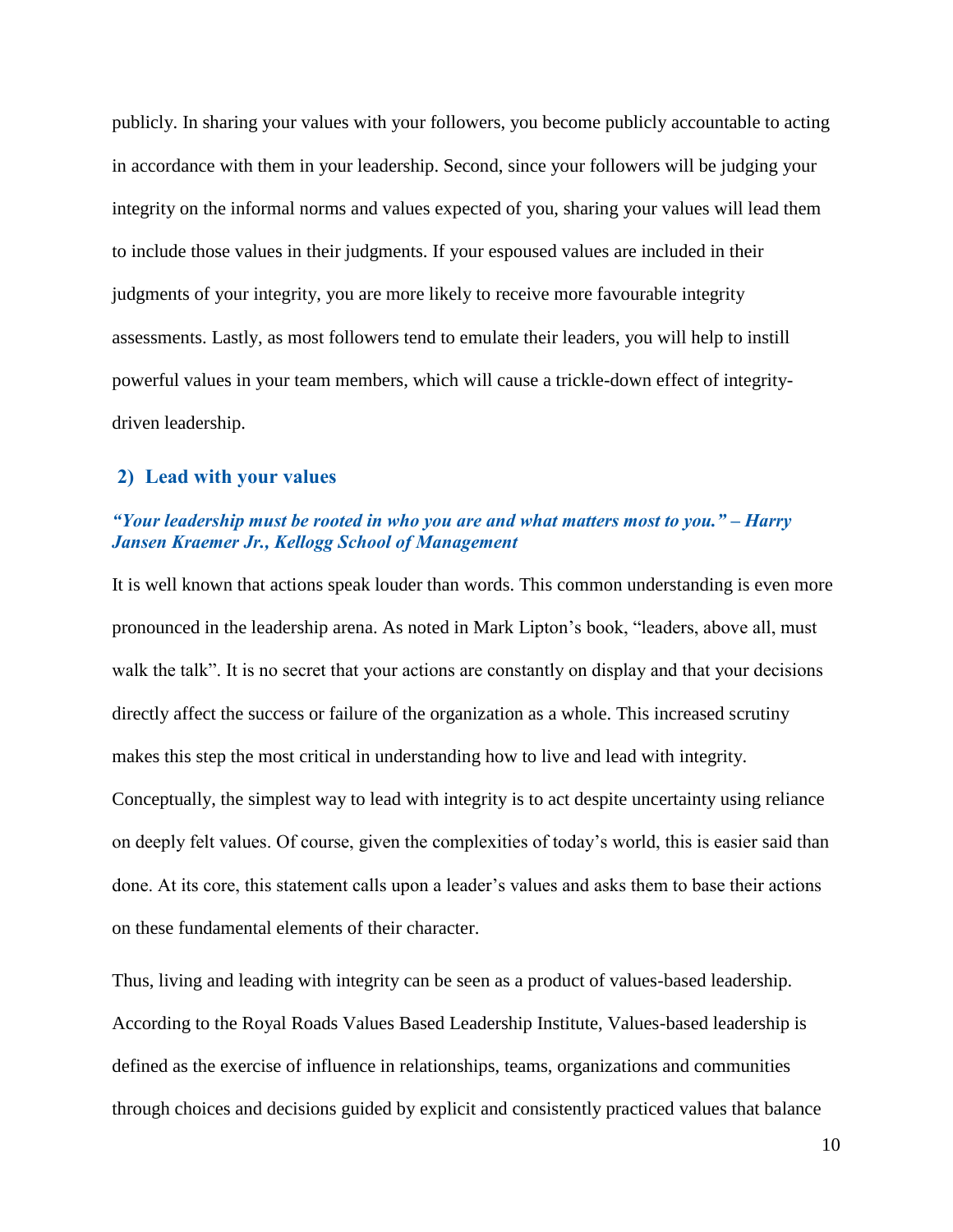healthy self-interest and the common good. More simply, the concept is defined as leading by example, doing the right thing for the right reasons and not compromising core principles (Dean, 2008). Evidently, acting with integrity and values-based leadership go hand in hand and are often interchangeable. Regardless of the title, the key takeaway is the idea of knowing what you believe to be the "right thing" and doing it consistently, no matter the situation.

There are four principles of values-based leadership that are helpful in understanding how to know what you believe to be the "right thing" and how to balance the conflicting situations that you will inevitably encounter as a leader (Kraemer, 2011).

- **Self-reflection**. Find out what you stand for, what your values are, and what matters most to you.
- **Balance**. The ability to see situations from multiple perspectives and differing viewpoints to gain a better understanding. This includes considering all sides and opinions with an open mind.
- **True self-confidence**. Accepting yourself as you are while recognizing your strengths and weaknesses and striving for continuous improvement.
- **Genuine humility**. Never forget who you are or where you came from. Keep life in perspective, value each person you encounter and treat everyone respectfully.

#### **Correcting your Mistakes: Trust Repair**

#### *"Integrity is one of those few things in life that can't be taken from you – you can only give it away." – Martin Fox, The Centre for Global Leadership*

#### **1) Refine your Skill-Set and Mindset**

Nobody is perfect and certainly no leader is perfect, regardless of his or her strengths and abilities. As a leader, you are going to misstep and you are going to encounter situations in which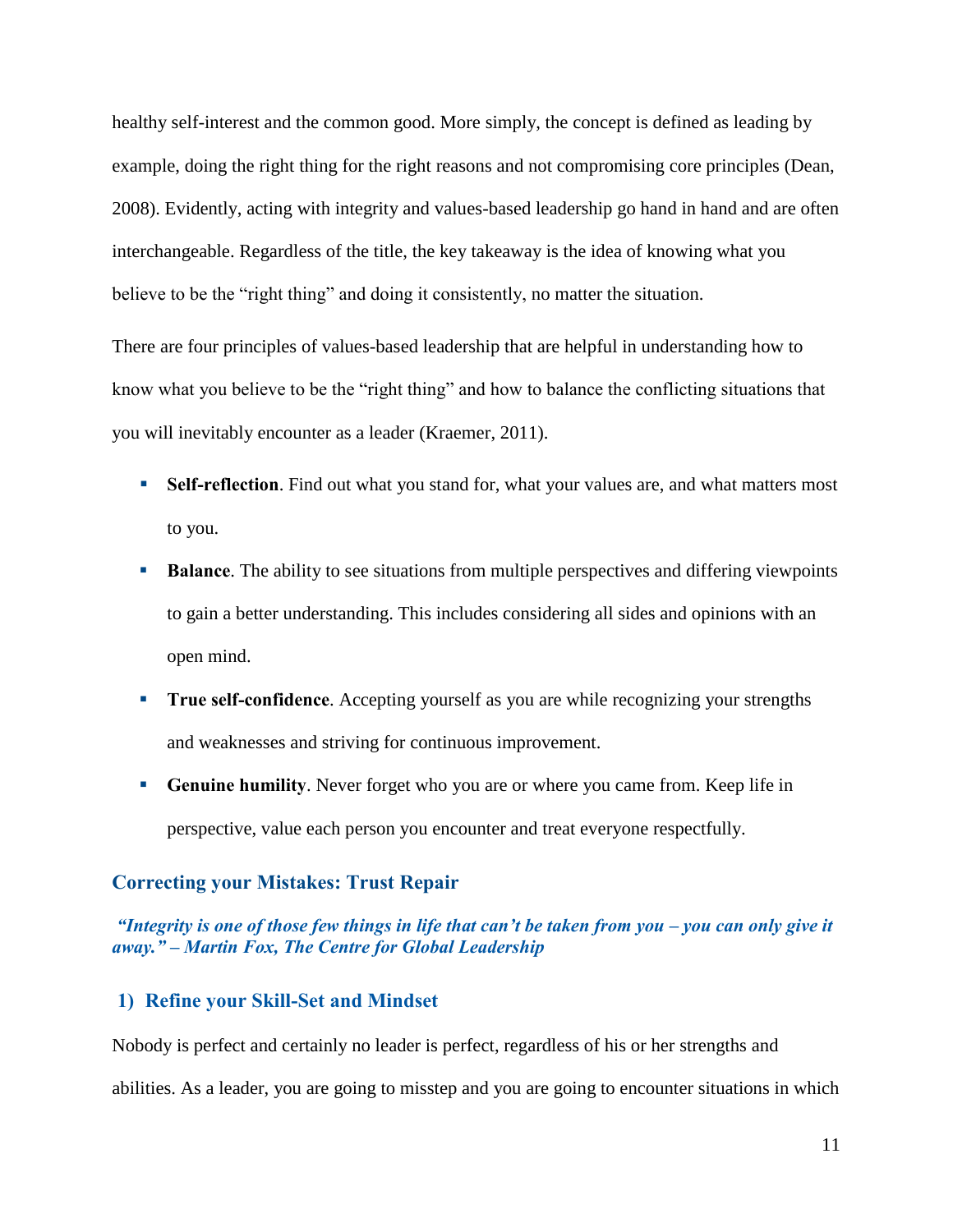there is no right course of action or, at the very least, no right course of action that you can see at the time. Although these missteps will inevitably occur, there are ways in which you can rebuild the trust that is lost when you act in a way that goes against your values and those that are expected of you. First and foremost, you must admit your mistake. Admit it clearly and confidently, and be specific about the values that you have breached in order to prove to your followers that you know what you have done and that you are working to rectify it. By taking personal responsibility for restoring trust, we must sacrifice our ego, but it will be worth it in the end as it demonstrates genuine humility and true intentions.

Throughout this process, the most important element to understand is that you have damaged the trust that your followers have in you, and it is your job to rebuild it. Rebuilding trust takes time. To begin the process, Michael Hyatt lists four things that you can commit to in order to rebuild the trust that you have lost (Hyatt, 2012).

- **Keep your word.** Above all, your followers must believe that they can count on you and that you will keep your promises. You cannot change what happened in the past, but you can ensure that moving forward, when you commit to something, you follow through with no exceptions. There is no better way to rebuild trust than to prove to those around you that you are worthy of it.
- **Tell the truth.** As intuitive as it sounds, telling the truth can be harder than it seems. It is essential to act according to your values and commit to telling the truth even when it may be extremely difficult or when the situation may not be black and white.
- **Be transparent.** This step is likened to taking the "initiative to go first" (Hyatt, 2012). You are demonstrating to your staff that you trust them with your information and with your vulnerability, which will encourage them to, in turn, trust you with themselves.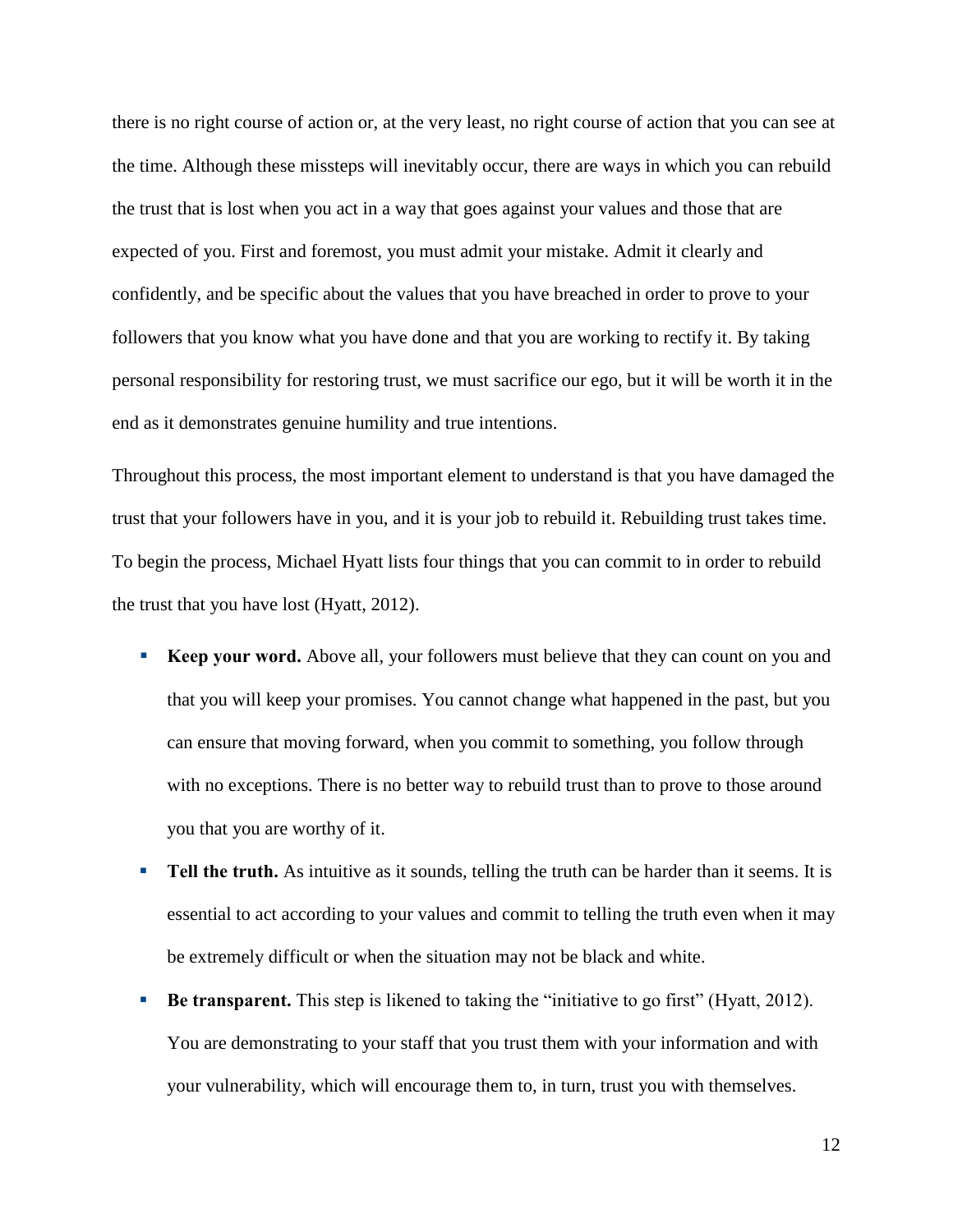**Give without strings attached**. The last element of rebuilding trust is to give to others without expecting anything in return. This, much like telling the truth, is easier said than done. Within organizations, we are in a consistent cycle of reciprocation, following the old adage "if you scratch my back, I will scratch yours". In order to rebuild trust, reciprocation cannot be in the equation. You must give selflessly through being respectful, helpful and supportive of your employees. To quote Michael Hyatt, "nothing builds trust like love".

#### **2) Refine your Context**

#### *"A leader is one who knows the way, shows the way and goes the way" – John C. Maxwell*

Utilizing your skills to rebuild trust is an essential first step, but it is only half of the battle. Just as fire cannot burn without oxygen in the air, trust and integrity cannot thrive without the right environmental surroundings. Thriving is characterized by vitality, learning and growth, (Dutton & Spreitzer, p 45). To build an environment where integrity can thrive, then, there must be ample opportunity for these three essential elements. In order to build an organizational context where integrity and ethical behaviour can thrive, a leader must engage in two distinct activities: 1) being a moral leader, and 2) being a moral manager. (Dutton & Spreitzer, p 90). Doing so will lead to the key environmental elements that will support, encourage and reinforce acting with integrity in accordance to moral values.

#### **Be a Moral Leader**

Ethical leaders influence their employees' attitudes and behaviours with resounding significance (Dutton & Spreitzer, pg 91). Too often, leaders effectively share the appropriate ways to act, but fail to emulate them consistently, following the "do as I say, not as I do" mantra that has been around much too long. First and foremost, a leader must practice what they preach. *Actions speak*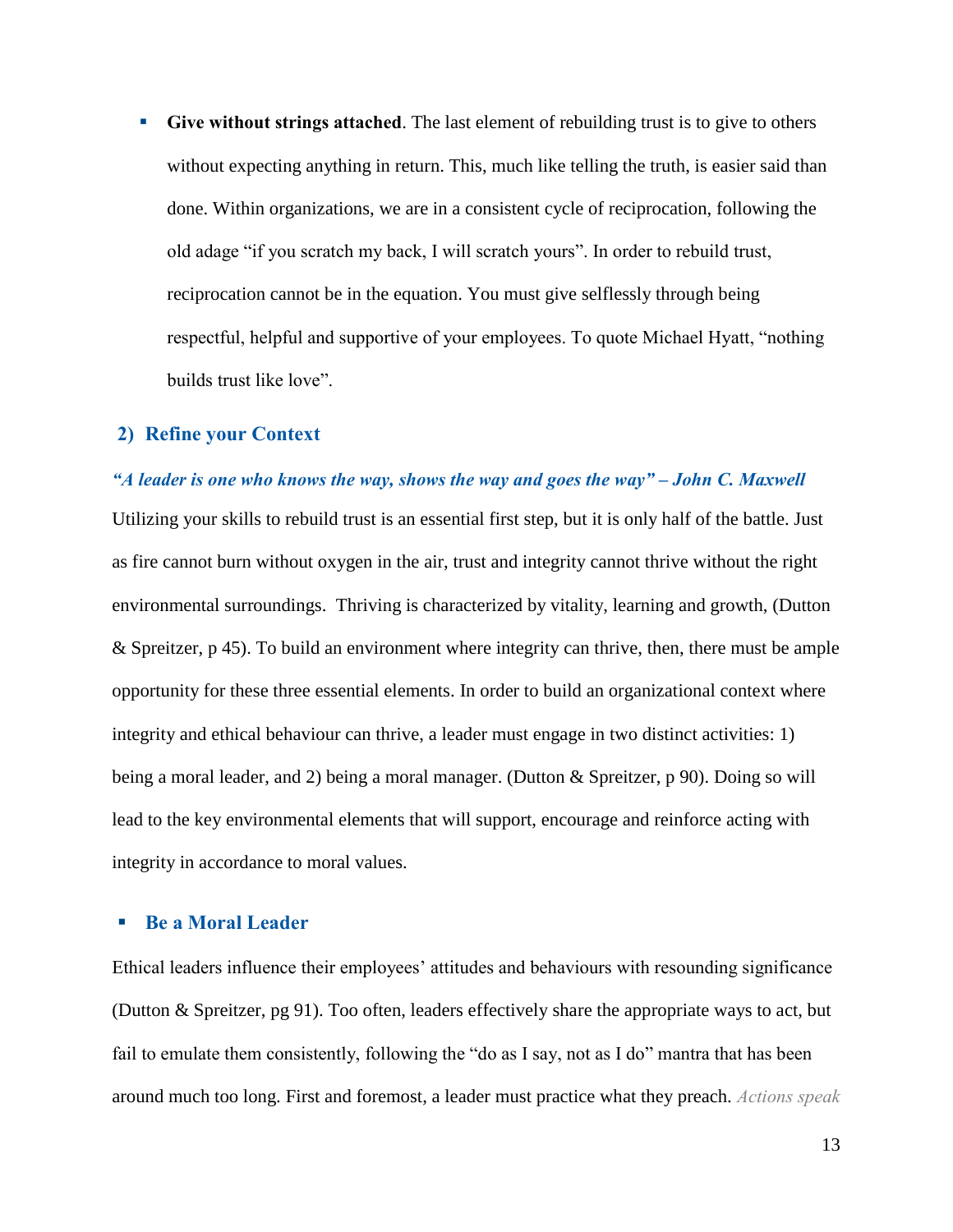*louder than words*, and when your actions and words are not consistent, your employees will likely use your actions as their barometer for what is appropriate. In addition to role modeling appropriate values-based actions, *to be a moral leader one must exude openness*. Openness, one of the Big Five personality traits, is defined as involving active imagination, aesthetic sensitivity, attentiveness to inner feelings, preference for variety, and intellectual curiosity. This personality trait has long been understood as an important element of effective leadership, which rings true more than ever when working to build an environment rich with integrity and trust. Particularly when looking to rebuild trust, *being open to feedback, collaboration and collective knowledge* is paramount. By demonstrating that you are open to working together with your employees to build a moral and values-based environment, your staff will engage in the process and take ownership of the pursuit and their own behaviours. Moreover, it is beneficial to not only be open to feedback and collaboration, but also to actively encourage and welcome it. *By encouraging and openly endorsing feedback and collaboration*, you will show your employees that you are committed to an open environment where people feel safe to voice their opinions and work together to build a collective context where integrity can thrive.

#### **Be a Moral Manager**

Although leading morally is a vital step to rebuilding trust and building the ideal context for integrity to thrive, the second piece of the puzzle reflects how you manage good and bad moral behaviour within this context. Employees must first see you acting with integrity, but then they must also see you rewarding and punishing actions that support and contradict integrity, respectively. Once employees know what constitutes appropriate behaviour, they must then be rewarded, encouraged and recognized for engaging in these desired behaviours. Show your gratitude to them and to their teammates, publicly and sincerely. As employees begin to realize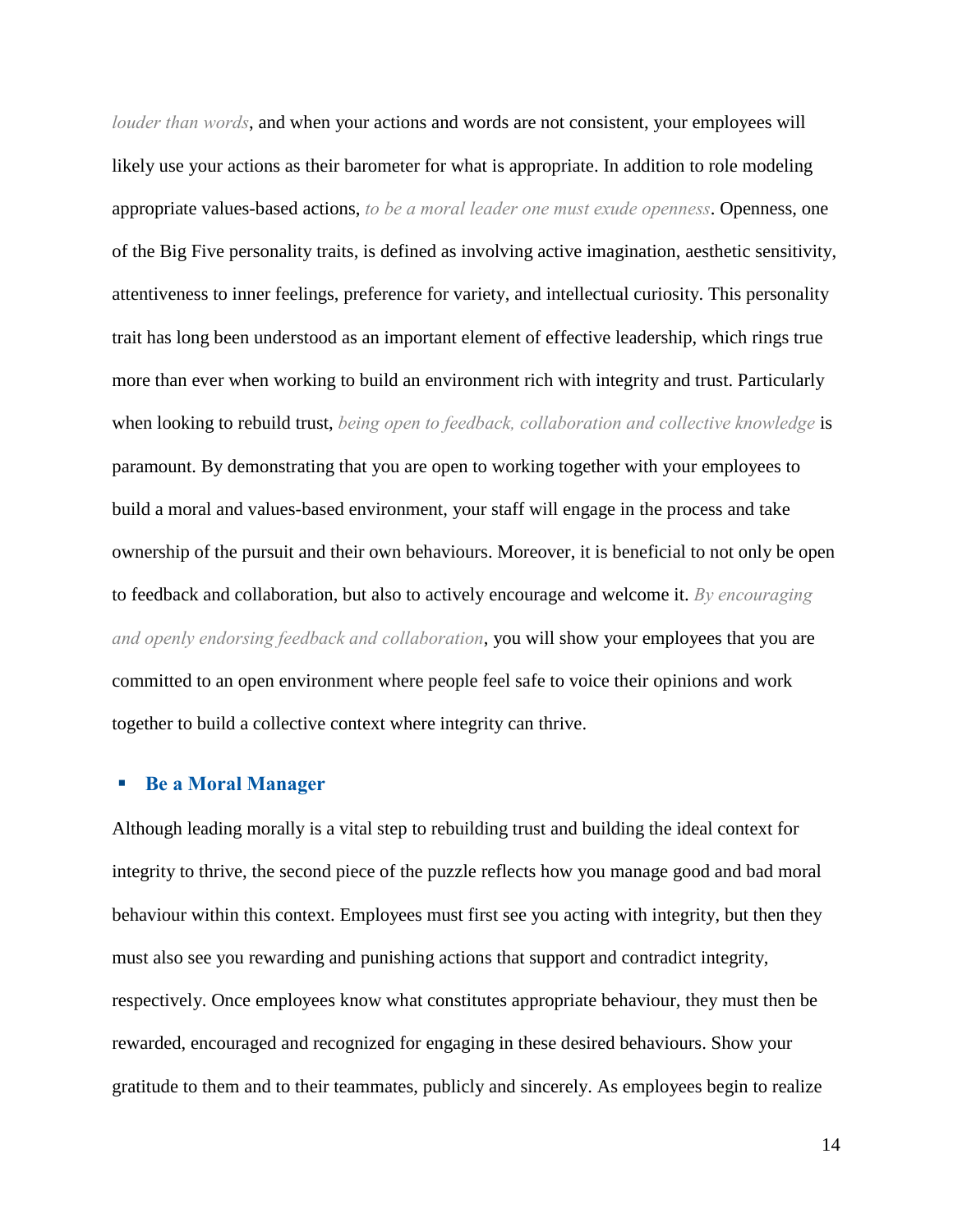the rewards for acting with integrity within the environment that you are looking to build, they will engage in it more and more frequently.

On the other side of the coin, inappropriate behaviour must be taken very seriously in order to build a context where integrity can thrive. First and foremost, behaviour that violates morality and values cannot be tolerated. As a moral manager, it is your responsibility to address inappropriate behaviour consistently and quickly to ensure that all employees understand that it is not acceptable within the work environment. Although the immoral behaviour may upset you, it is important to address it both sincerely and respectfully. Focus on the behaviour, not the person, and emphasize what they can do to rectify the situation moving forward. Last, but certainly not least, follow up regarding their improvements and how they have managed to rebuild trust and act with integrity. In doing so, you will reinforce that fact that transgressions are taken seriously and that they will not be tolerated within the work context.

The context, created through your moral leadership and management, will be the driving force behind the actions of your employees. By building an environment where integrity can thrive, you are creating a space where employees feel psychologically safe. Psychological safety, defined as "a shared belief held by members of a team that the team is safe for interpersonal risk taking" (Edmondson, 1999; Mathieu et al., 2008), is an important element of an environment where integrity can thrive. When employees feel safe to take interpersonal risks and are being led and managed morally, they will be more willing to morally lead and manage each other, particularly when inappropriate behaviour takes place. By building an environment in which you and your employees can lead and manage with morality, integrity can and will thrive in all circumstances.

15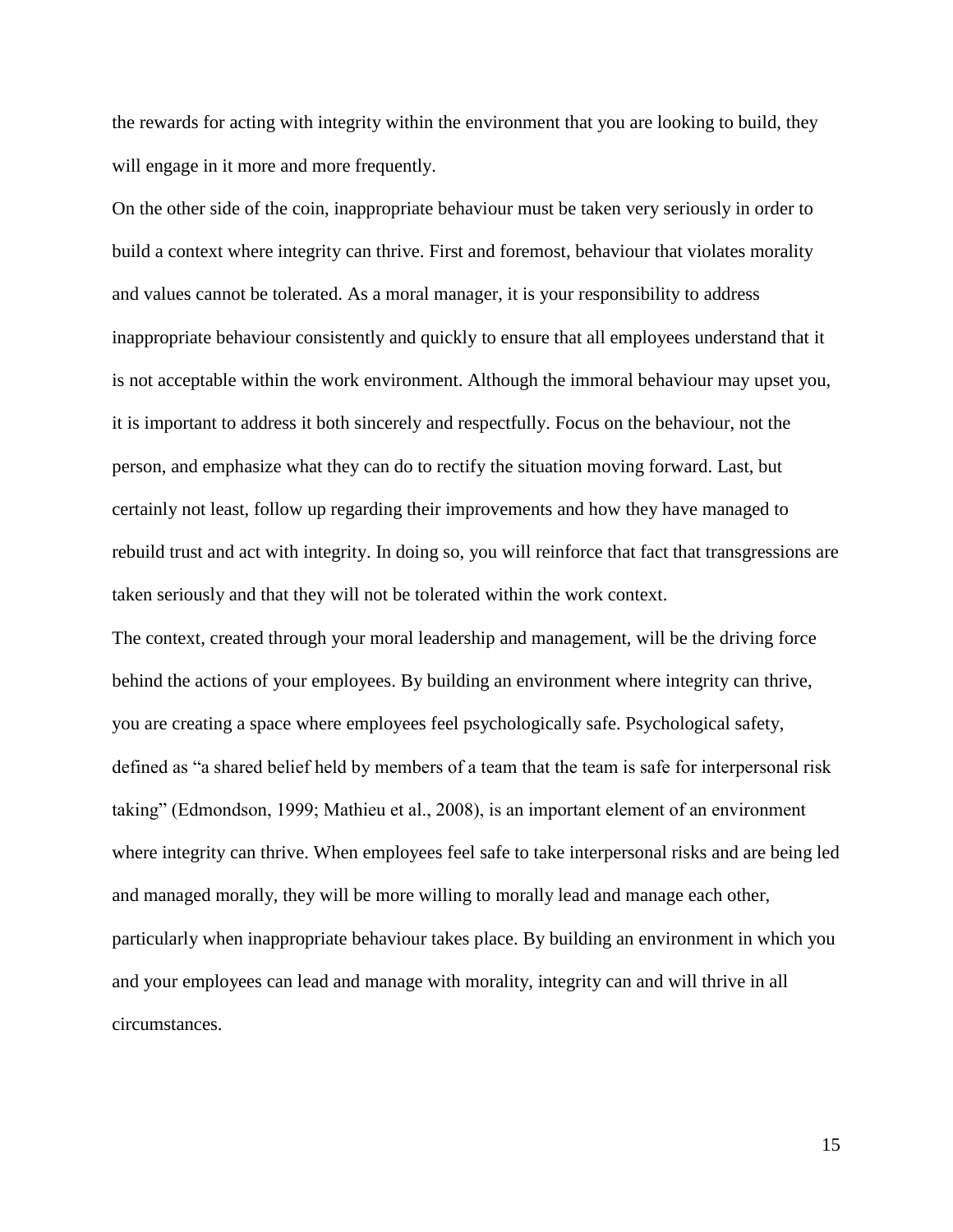#### **Size DOES matter: Can your space influence your integrity?**

New research has suggested that the bigger your physical space is at work, the more apt you may be to compromise your integrity and engage in dishonest behaviour. Columbia Business School researchers have shown that our body postures instinctively adjust to our setting, such that they will be expanded or contracted, depending on the size of our space. In an expansive workspace, our bodily postures will expand and, in fact, impact our thoughts, feelings and behaviours and lead us to act less honestly at work. These expansive postures lead us to feel more powerful which can render people less honest. This phenomenon can also be seen outside of the office. For example, a field study of the size of driver seats in cars found that the more expansive the driver's seat, the more likely the car was to be illegally parked.

When trust is broken, relationships are strained and we must work to rebuild it and repair the very bonds that are the organization's lifeblood. By focusing on your skills, and leading and managing with morality, you will build and reinforce an environment where integrity will prevail. Focusing on integrity will lead to stronger and more trusting relationships moving forward that will benefit you, your team and your organization as a whole.

# **Moving Forward with Integrity**

Great strides have been made in our understanding of integrity in both theory and practice. Now that we have built a solid foundation, there are still several questions that have yet to be answered about how we can live and lead with integrity. Both researchers and practitioners alike are digging deeper and deeper into the world of integrity, discovering the inner workings of leadership and morality. We encourage you to look inward and take time out of your busy schedule to truly understand what makes you tick, build your leadership around these values, and challenge those around you to do the same.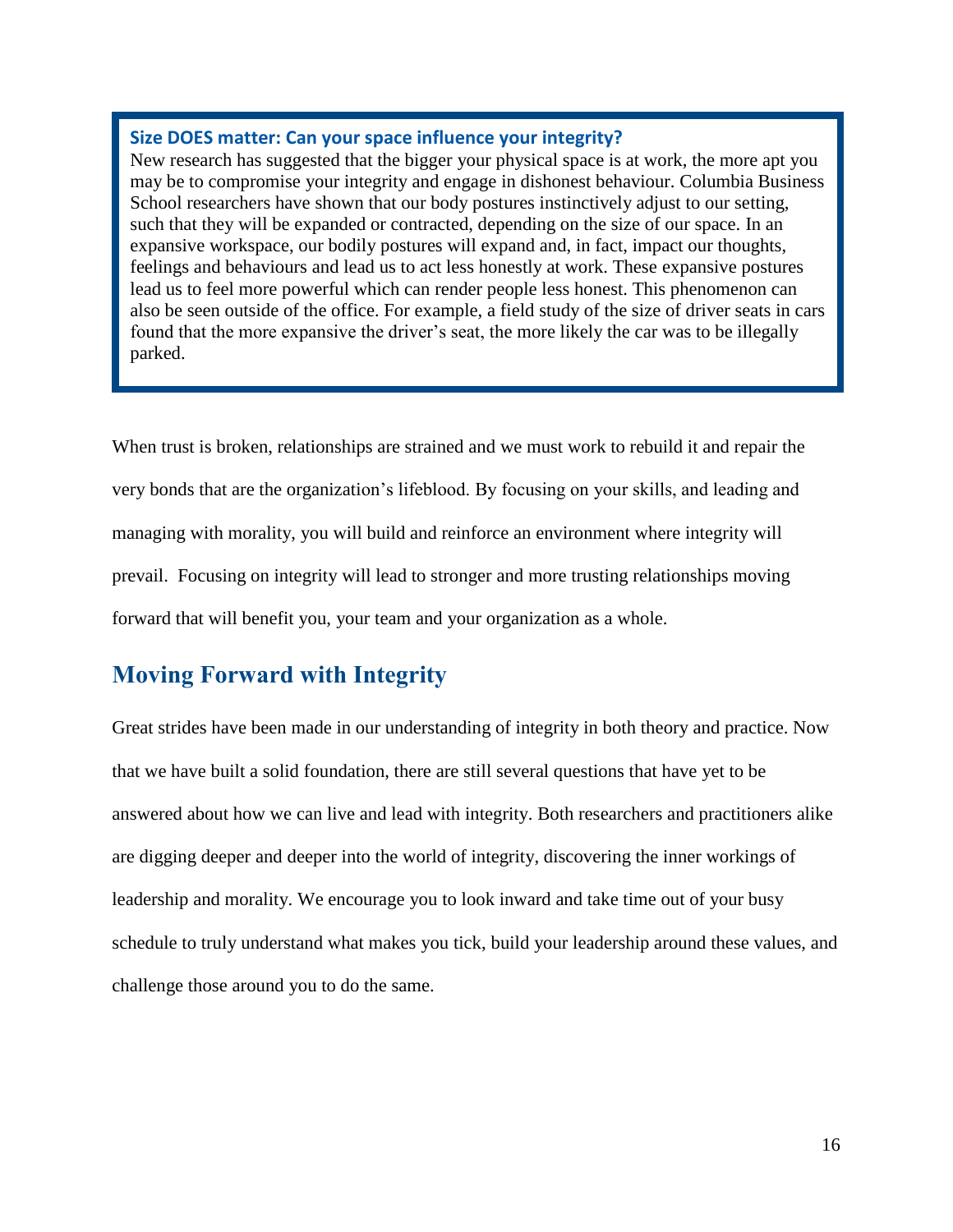#### **LEADERS BEHAVING WELL**

Leading with integrity warrants some clear examples of what it looks like when it is done well. Here are just a few leaders who have gotten integrity right.

#### *Bob Macdonald, Retired Chairman, President and CEO, P&G*

*"You must live by your word and actions, and know that is the most powerful demonstration of leadership."*

Bob has long been known as a leader who places values and integrity at the forefront of his leadership. "Choose the harder right instead of the easier wrong" is one of his main mantras, learned while he was at a military academy in his youth. Bob's Values-Based Leadership beliefs define him as an individual and a global business leader. He believes that the best companies and leaders operate with a clear purpose and consistent set of principles or values.

#### *Paul Polman, Chief Executive Officer, Unilever*

*"Successful leadership requires a high level of integrity and trust, today more than ever. This is true for us individually, but also how we work together as teams."*

Under his leadership, Unilever has set out an ambitious vision to double its size while reducing its overall environmental footprint and increasing its positive social impact. According to Paul, "Creating a better world is equally important for business, which simply cannot succeed in societies that fail". Following his mantra that "You can do well by doing good", he is focused on growing Unilever and improving their success, but has noted that they "are not going to have a mentality to grow at the expense of others".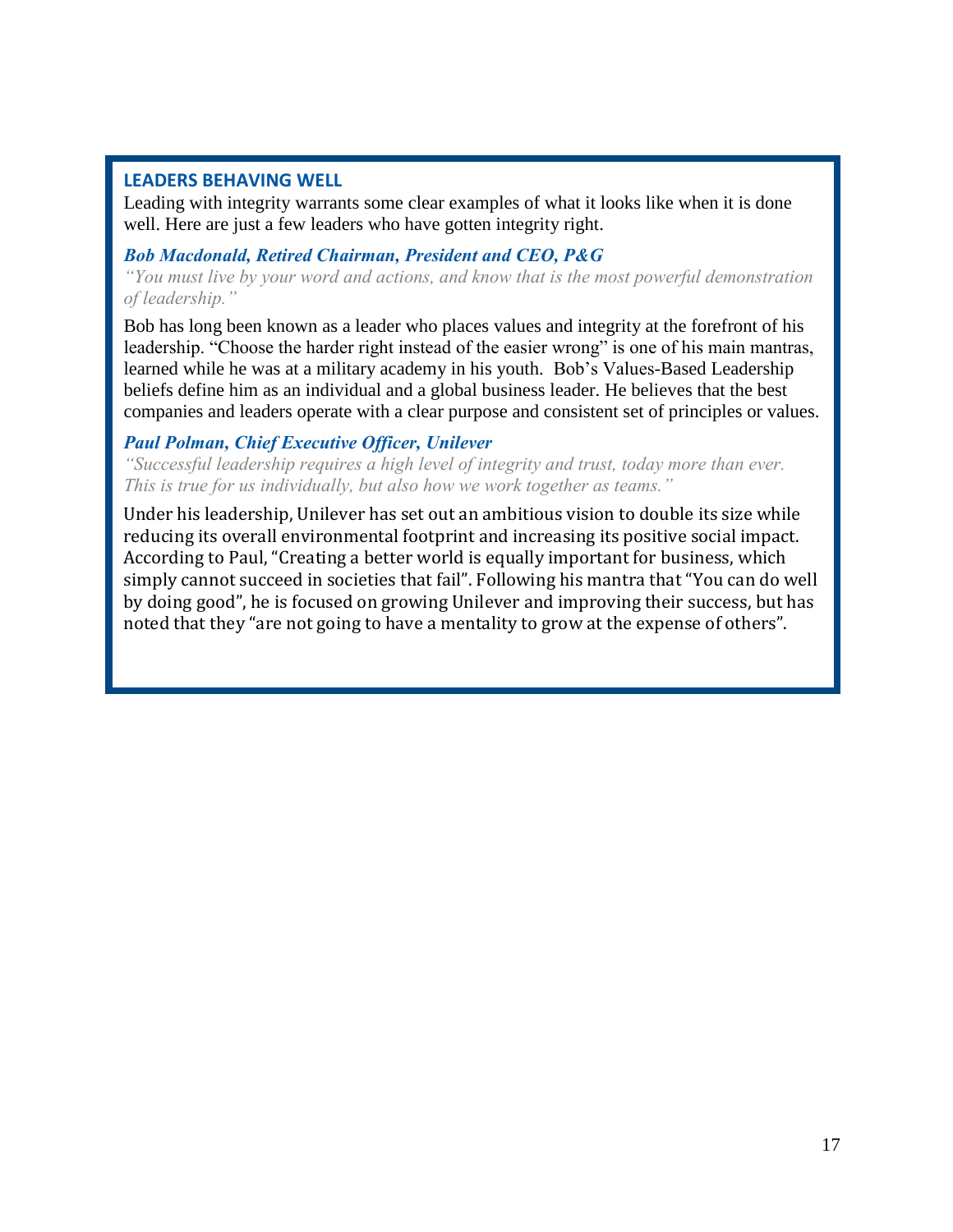# **References**

Baccili, P. A. (2001) Organization and manager obligations in a framework of psychological contract development and violation. Unpublished dissertation, Claremont Graduate University.

Bauman, D.C. (2013). Leadership and the three faces of integrity. The Leadership Quarterly. 24, 414-426

Capitalizing on Complexity: Insights from the Global Chief Executive Officer Study, IBM Global Business Services, New York: 2010.

Carter, S.L. (1996). Integrity. Harper Collins, New York.

Choi, J. & Wang, H. (2007). The promise of a managerial values approach to corporate philanthropy. Journal of Business Ethics, 75, 345-359.

Dean, K. (2008). Values-based leadership: How our personal values impact the workplace, The Journal of Values-Based Leadership, 1(1), 60-67.

Dunn, C.P. (2009). Integrity matters, International Journal of Leadership Studies, 5, pp. 102– 125.

Dutton, J.E. & Spreitzer, G.M. (2014). How to be a positive leader: Insights from leading thinkers on positive organizations. San Francisco, CA: Berrett-Koehler Publishers, Inc.

Edmondson, A. (1999). Psychological safety and learning behavior in work teams. Administrative Science Quarterly, 44: 350-383.

Gentile, M. C. (2010). Giving voice to values: How to speak your mind when you know what's right. New Haven, CT: Yale University Press.

Hyatt, M. (2012). How to build and re-build trust. http://michaelhyatt.com/how-to-buildtrust.html.

Kraemer, H. M. (2011). From values to action: The four principles of values-based leadership. John Wiley & Sons.

Lipton, M. (2003). Guiding growth: how vision keeps companies on course. Harvard Business Press.

Mathieu, J., Maynard, M.T., Rapp, T., & Gilson, L. (2008). Team effectiveness 1997-2007: A review of recent advancements and a glimpse into the future. Journal of Management, 34, 410- 476.

Moorman, R.H., Darnold, T.C., Priesemuth, M., & Dunn, C.P. (2012). Toward the measurement of perceived leader integrity: Introducing a multidimensional approach. Journal of Change Management, 12 (4), 383-398.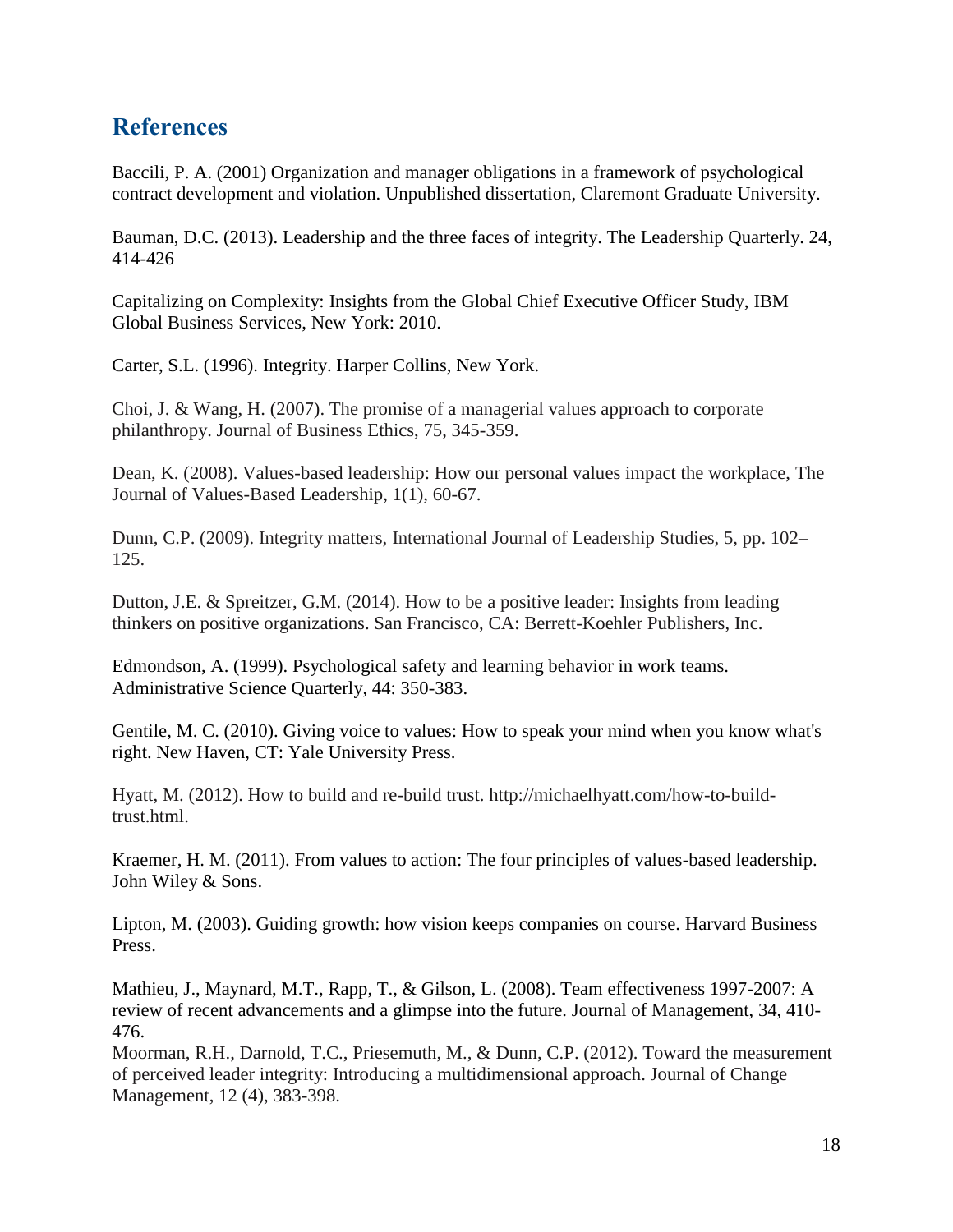Nauert, R. (June 25, 2013). Your physical environment may influence your integrity. Columbia Business School. [http://psychcentral.com/news/2013/06/25/physical-environment-may](http://psychcentral.com/news/2013/06/25/physical-environment-may-influence-integrity/56449.html)[influence-integrity/56449.html](http://psychcentral.com/news/2013/06/25/physical-environment-may-influence-integrity/56449.html)

Palanski, M.E., & Yammarino, F.J. (2007). Integrity and Leadership: Clearing the conceptual confusion. European Management Journal, 25 (3), 171-184.

Palanski, M.E., & Yammarino, F.J. (2009). Integrity and Leadership: A multi-level conceptual framework. The Leadership Quarterly, 20, 405-420.

Six, F.E., De Bakker, F.G.A., & Huberts, L.W.J.C. (2007). Judging a corporate leader's integrity: An illustrated three-component model. European Management Journal, 25 (3), 185-194.